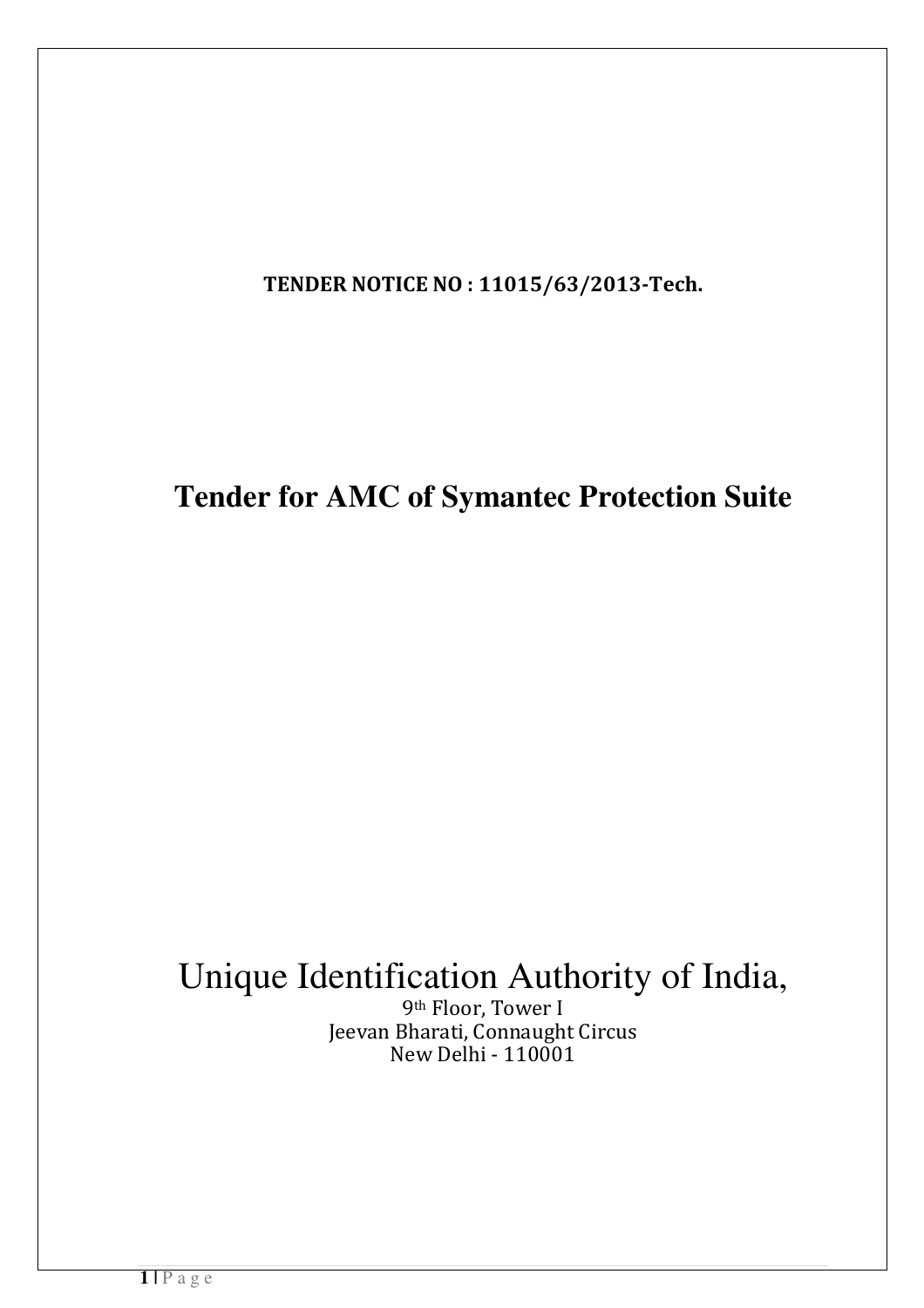| TENDER NOTICE NO.               | ÷ | 11015/63/2013-Tech.                                                                                                                                                                                                                 |
|---------------------------------|---|-------------------------------------------------------------------------------------------------------------------------------------------------------------------------------------------------------------------------------------|
| PUBLICATION DATE                | ÷ | 27 <sup>th</sup> Sept 2013                                                                                                                                                                                                          |
| DATE OF SUBMISSION OF TENDER :  |   | 14 <sup>th</sup> October 2013 at 3:00PM                                                                                                                                                                                             |
| DATE OF TIME OPENING            | ÷ | 14th October 2013 at 3:30 PM                                                                                                                                                                                                        |
| NAME AND ADDRESS OF TENDERER :  |   | Shri S. Das<br>Assistant Director General (Technology)<br>Unique Identification Authority of India<br>Planning Commission, Govt. of India<br>9th Floor, Tower I,<br>Jeevan Bharati Building, Connaught Circus New<br>Delhi - 110001 |
| <b>TELEPHONE NUMBER</b>         | ٠ | 23462620                                                                                                                                                                                                                            |
| E-MAIL ADDRESS OF THE TENDERER: |   | adgtech.hqr@uidai.gov.in                                                                                                                                                                                                            |
| <b>EARNEST MONEY DETAILS:</b>   |   |                                                                                                                                                                                                                                     |

1. Rs. 20,000/- by demand draft in favour of PAO, UIDAI, New Delhi.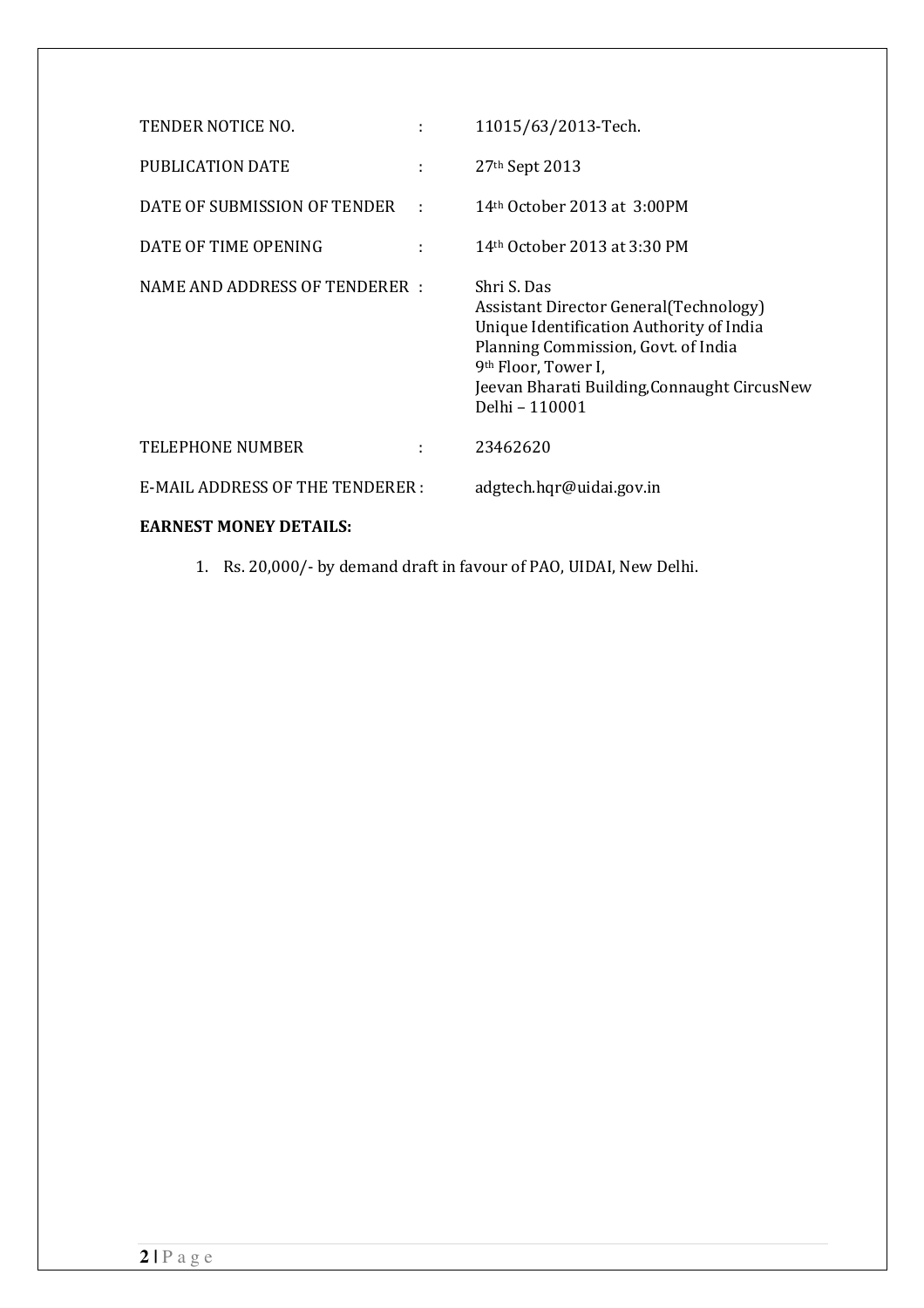#### INSTRUCTIONS TO BIDDERS

#### 1. Definitions

In this document, the following terms shall have following respective meanings:-

- 1.1 "Authorized Representative" shall mean any person authorised by either of the parties.
- 1.2 "Bidder" means the company providing the services/Items under Agreement.
- 1.3 The word Bidder when used in the pre award period shall be synonymous with Bidder, and when used after award of the Contract shall mean the successful Bidder with whom UIDAI signs the agreement for rendering of services..
- 1.4 "UIDAI" shall stand for Unique Identification Authority of India.
- 1.5 "AMC" shall stand for Annual Maintenance Contract.

#### 2. Invitation for Bids

2.1 Unique Identification Authority of India is looking for vendors for AMC of following items at Bangalore

| <b>Sl. No.</b> | Item                                                                                     | <b>Quantity</b> |
|----------------|------------------------------------------------------------------------------------------|-----------------|
| . .            | SYMC Protection Suite Ent Edition 3.0 per User Renewal Essential<br>12 Months Gov Band A | 56              |

- 2.2 Bidders are advised to study all commercial aspects, instructions, forms terms and specifications carefully in the tender document. Failure to furnish all information required in the tender document or submission of a bid not substantially responsive to the tender document in every respect will be at the bidder's risk and may result in the rejection of the bid.
- 2.3 Contract period would be 3 years
- 2.4 Commercial bid alongwith proposal sheet at Annexure II, should be sealed in envelop and subscribing tender number and due date.
- 2.5 In commercial bid, price includes all taxes as applicable during the period of contract. No additional information will be entertained after due date.
- 2.6 The draft for earnest money must be in a separate sealed envelope indicating EMD, the amount, tender Notice number and due date should be enclosed with the bid.
- 2.7 The tender should be submitted along with refundable EMD of Rs. 20,000/-(Rupees Twenty Thousand)in the shape of Demand Draft valid for a period of 6 months in favour of the PAO, UIDAI payable at New Delhi. Tenders which are not accompanied by earnest money or incomplete in any respect will be rejected out rightly.
- 2.8 Successful bidder must submit performance security deposit of 15% of the total value of contract in the form of unconditional & irrevocable performance Bank Guarantee (PBG) or Demand Draft from any Nationalized Bankin favour of the"PAO, UIDAI" and payable at New Delhi.
- 2.9 Payment of bill will be made through the crossed account payee cheque drawn in favour of bidder or through RTGS on submission of Invoice and acceptance from the authorised person of UIDAI.
- 2.10 Payment will be done on six monthly basis. First payment will be made on completion of six month from the date of commencement of AMC.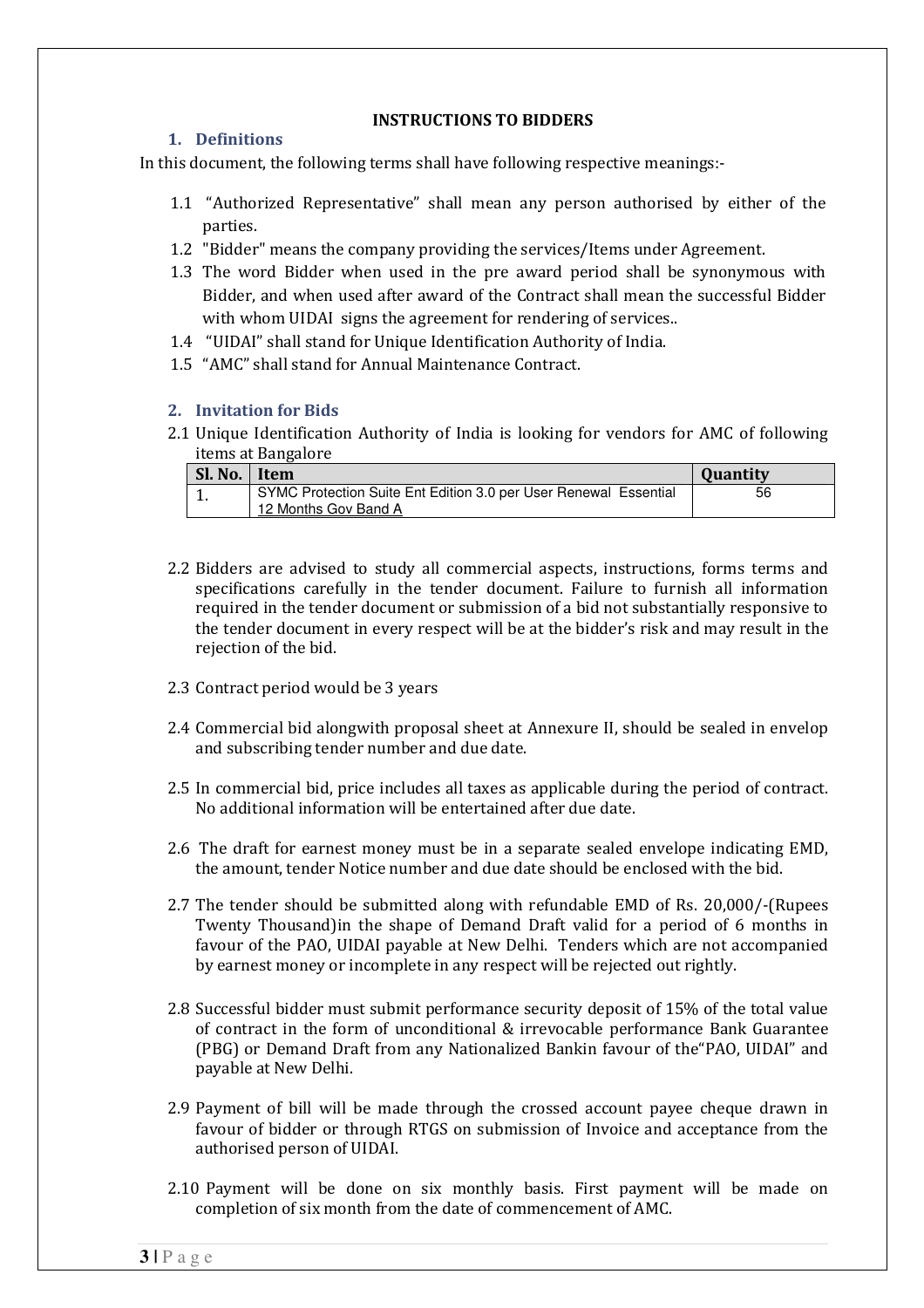#### 2.11 Schedule for Invitation to Tender:

a) Address at which the tender is to be submitted:

Shri S. Das Assistant Director General (Technology) Unique Identification Authority of India(UIDAI), Planning Commission, Govt. of India (GoI), 9th Floor, Tower I, Jeevan Bharati Building, Connaught Circus, New Delhi – 110001

b) Last date and time for submission of bid: 14th October 2013 at 3:00 PM

c) Date of opening of Commercial bids:

14th October 2013 at 3:30 PM

- d) Date till which the tender is valid:90 days from the opening of technical bid.
- e) UIDAIshall not be responsible for any postal delay about non-receipt/non-delivery of the documents.
- f) The bidder is required to provide AMC services of all the items to the satisfaction of UIDAI at respective sites.
- g) Validity of bidwould be 90 Days.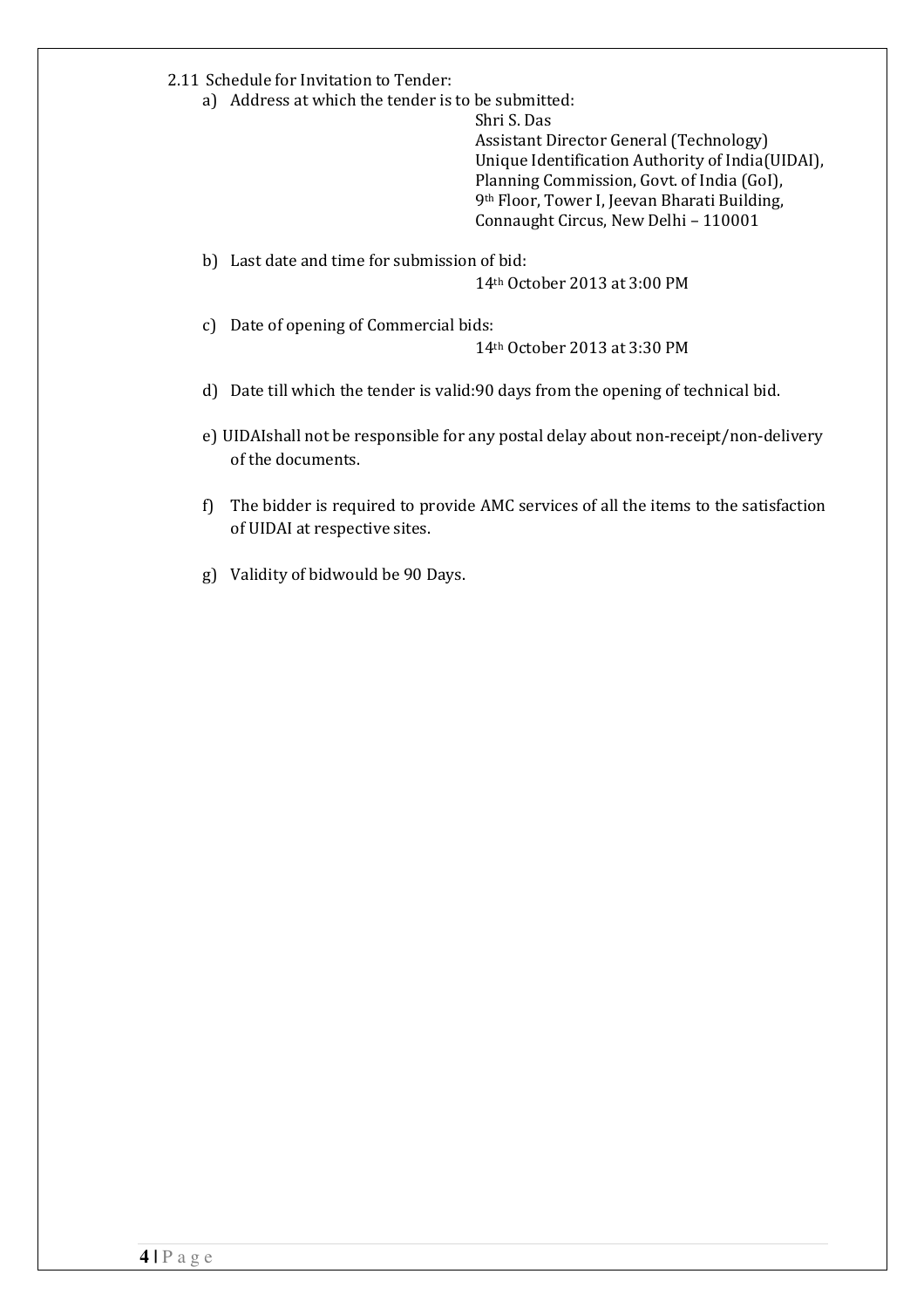## **ANNEXURE I- COMMERCIAL BID**

| Sl.<br>No. | Item                                                                                               | AMC<br>Rate/year | Quantity | <b>Total</b> |
|------------|----------------------------------------------------------------------------------------------------|------------------|----------|--------------|
|            | <b>SYMC Protection Suite Ent Edition</b><br>3.0 per User Renewal Essential 12<br>Months Gov Band A |                  | 56       |              |
|            | Total                                                                                              |                  |          |              |